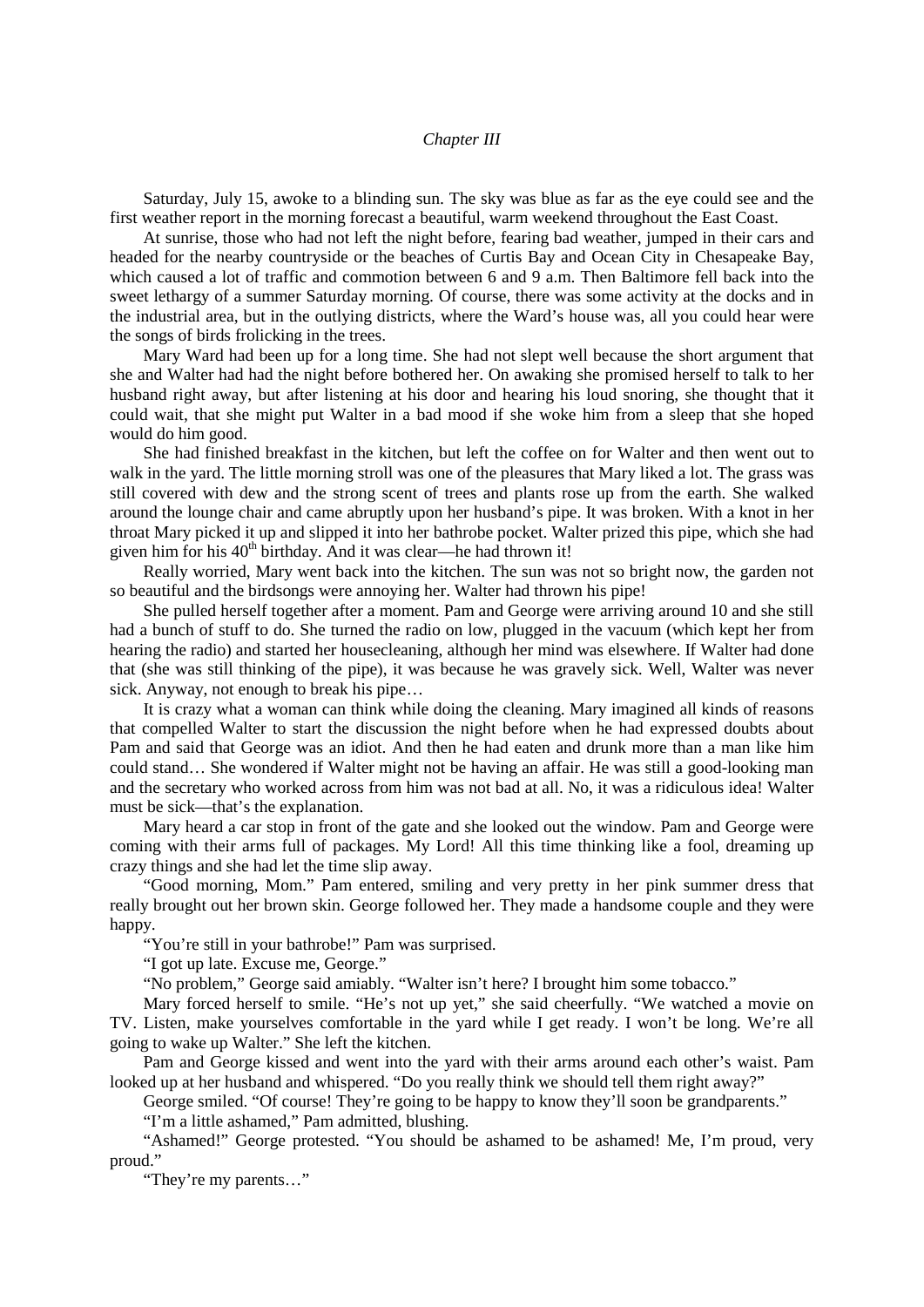"Exactly. They know what's what. Do you think that they did anything different to have you?"

Pam laughed and George pulled her onto the lounge chair where he started kissing her before the inquisitive eyes of Mr. Kirsten, the neighbor, who was watching them over the hedge.

Meanwhile, Mary finished quickly in the bathroom, went into her room and slipped on a dress. She had to cook and make the chocolate pudding… Her worries had suddenly taken a different turn so that Walter, his broken pipe and last night's argument fell into the background.

She closed her door and knocked on her husband's, shouting, "Get up, Walter. It's almost 11 o'clock!" Without waiting for an answer she went downstairs and started fidgeting with the pots and pans. As she was taking the meat out of the fridge, Pam appeared and asked if she could help.

Mary grumbled, "Go instead to wake up your father. He's a little out of sorts at the moment." "Dad?"

"Last night we had an argument. He was rude and then he broke his pipe and fell asleep in the yard. I'm telling you, it was no fun. If he keeps it up, I'll ask for a divorce."

Pam smiled. "Dad's one of a kind. You'd have a hard time finding another one like him."

Then Mary smiled and joked, "Go and tell him that if he doesn't get up, I'm going to divorce him."

"Let him sleep," Pam pleaded, "I have to talk to you."

Her voice alarmed Mary. She put her knife down on the vegetables, looked at her daughter questioningly and frowned. "Something serious, Pam?"

"Very serious, mom."

Mary put her hands on her hips and asked calmly, "Have you seen a doctor?"

Taken by surprise, Pam turned all red and nodded.

"Good," Mary approved. "When's the due date?"

"December."

"Does George know?"

"Yes and he's jumping for joy."

Mary stepped forward and hugged Pam. "I'm happy," is all she said.

Out of the blue, Pam started crying. Mary patted her on the back and scolded, "This is really not the time for that. When I found out about you, I didn't stop singing for a week. My Lord! We have to tell your father as soon as possible. Come on, take the apron and finish peeling." She quickly took off her apron and threw it at Pam. Then she dashed up the stairs, shouting, "Walter! Walter!"

Downstairs Pam burst out laughing. George scrambled out of the lounge chair to see what was happening.

"Walter!" Mary shouted in the hallway. "Pam's having a baby!"

Her voice carried across the yard and reached the ears of Mr. Kirsten who immediately stopped cutting the hedge and rushed off to tell his wife that the Ward's daughter was going to be a mother.

George entered the kitchen and asked, "How did she take the news?"

Pam turned to answer him, but an awful scream cut her off.

"Damn!" George said. "That's your mother!"

There was another scream, weaker, and then a terrifying bang shook the ceiling. George rushed to the stairs and on the first steps he heard a growl that froze his blood. Nevertheless, he kept climbing. Then he stopped when he saw an enormous shadow stretch out along the walls and he heard the growling coming closer as well as a strange thumping, like pounding paws…

George shook off his nascent fear and took another step, but he could not help screaming when he saw the beast suddenly appear at the top of the stairs. What he saw was a black, frizzy mane, long pointed teeth, claws like curved swords and a blood-dripping snout. He tried to escape the bewildering vision, but as he turned around, he felt a huge weight crush down on him. He collapsed, spilling blood from his grisly wounds.

He was already a corpse by the time the beast ran off down the stairs to the first floor where he jumped on Pam who was too petrified even to scream. She fainted. The beast gutted her, tore her body to pieces with its claws and bolted into the sunny yard, leaving behind it a wide trail of blood.

The Kirstens, who were watching over the hedge, were wondering what all the commotion was about when they saw a strange animal rush out of the kitchen. Monkey, lion, tiger—it was all and none of these. It was a nightmare creature, an unbelievable thing that moved very fast, its chops rolled up over its long fangs. When the beast saw the Kirstens, it charged savagely and silently at them. It leapt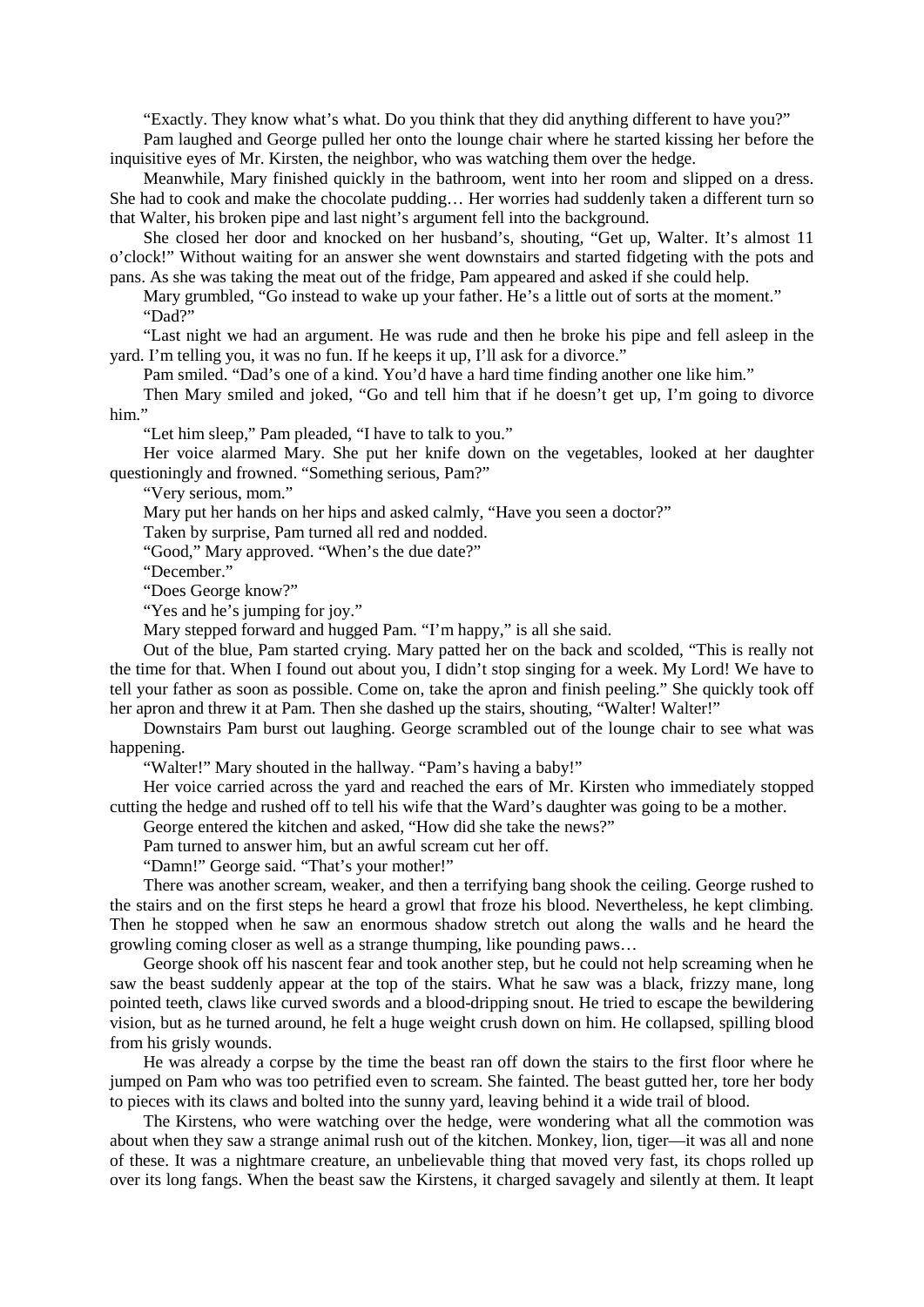over the hedge and fell upon the couple who were frozen there in astonishment. Four seconds later the Kirstens were nothing but mangled corpses and the beast was heading down the street, sometimes sprinting like a tiger, sometimes loping like a gorilla... or a man.

At 10:30, Albert Van Loop rang at the Haslers front door. He had put on a new suit, prepared himself mentally for the meeting and was ready to be diplomatic in the discussion that was about to pit him against Mabel's father.

So, he rang and heard a noise on the other side of the door. Then the door opened on old Hasler. Albert sighed. He had hoped that Mrs. Hasler would open the door to make his first steps a little easier. "Good morning, Mr. Hasler. Do you remember me?"

Very unexpectedly Mabel's father smiled. "Of course I remember you!" he said with false friendliness. "Why don't you come in?"

Albert entered the apartment, feeling relieved. Maybe Mr. Hasler was in a good mood.

"Sit down, young man."

"Thank you," Albert said, still standing. "I came to talk about Mabel…"

Old Hasler lifted his hand and said, "I know, but sit down. You're going to go weak in the knees when you hear what I have to say. The women are upstairs changing, my boy. You're still too young to know… A cup of coffee?"

Albert was uncomfortable. Old Hasler was being friendly but a little condescending, like when you feel sorry for someone. Old Hasler took two cups, filled them with coffee, sat down and started, "Here it is: we know that you and Mabel were planning to marry…"

"We still are," Albert cut in. "In fact, that's what I came here to talk to you about this morning."

"Too late! Mabel changed her mind."

Albert stood up; his face was pale. "Now I understand why you're being so nice! You think that with Mabel not here you can make me believe that she doesn't love me anymore, is that it?"

Mrs. Hasler entered the room and said, "It's true, Mr. Van Loop. Mabel told us last night that she didn't want to marry you anymore."

"Even better," old Hasler added, obviously very happy, "she doesn't even want to see you anymore. Never again!"

"It's not true! Yesterday morning she…"

"Be quiet!" Hasler said sharply. "You are in my house and I won't let you call me a liar. Mabel wants no more of you, it's her right and nobody can do anything about it."

Albert shook his head. "Let her tell me herself," he groaned. "I won't leave here until she does, Mr. Hasler."

Old Hasler balked. Young Van Loop looked strong, his mind was made up and he could probably beat him up very easily. "Okay," he gave in, "after all, she owes you an explanation…" Then, turning to his wife, he ordered, "Go wake her up."

"That's ridiculous! She can hear everything happening down here from her room. If she hasn't opened her door, it's because she doesn't want to explain herself."

"Go wake her up! If she has something to say against the boy, let her say it!" Paradoxically, he was starting to take sides with the young Van Loop. A kind of solidarity between men.

"Thank you, Mr. Hasler," Albert said. "I was sure that I wouldn't come here for nothing."

Mrs. Hasler turned around. She would never understand men! She went down the narrow hallway, knocked softly on the door and said, "You have to come out, Mab. Mr. Van Loop insists on speaking with you."

She heard sniffing and figured that her daughter was crying, which upset her. "Open up, Mab. It's a bad time, come…"

"Well?" the father was irritated. "She's coming, isn't she?"

"She isn't opening the door and it's locked."

Old Hasler turned red. He opened a drawer, took out a key and marched firmly to his daughter's room.

"Move away from there!"

He pushed his wife back, unlocked the door and swung it open. Instantly a dark shape sprang out of the shadows, growling, and jumped at the throat of old Hasler who collapsed, pouring out blood.